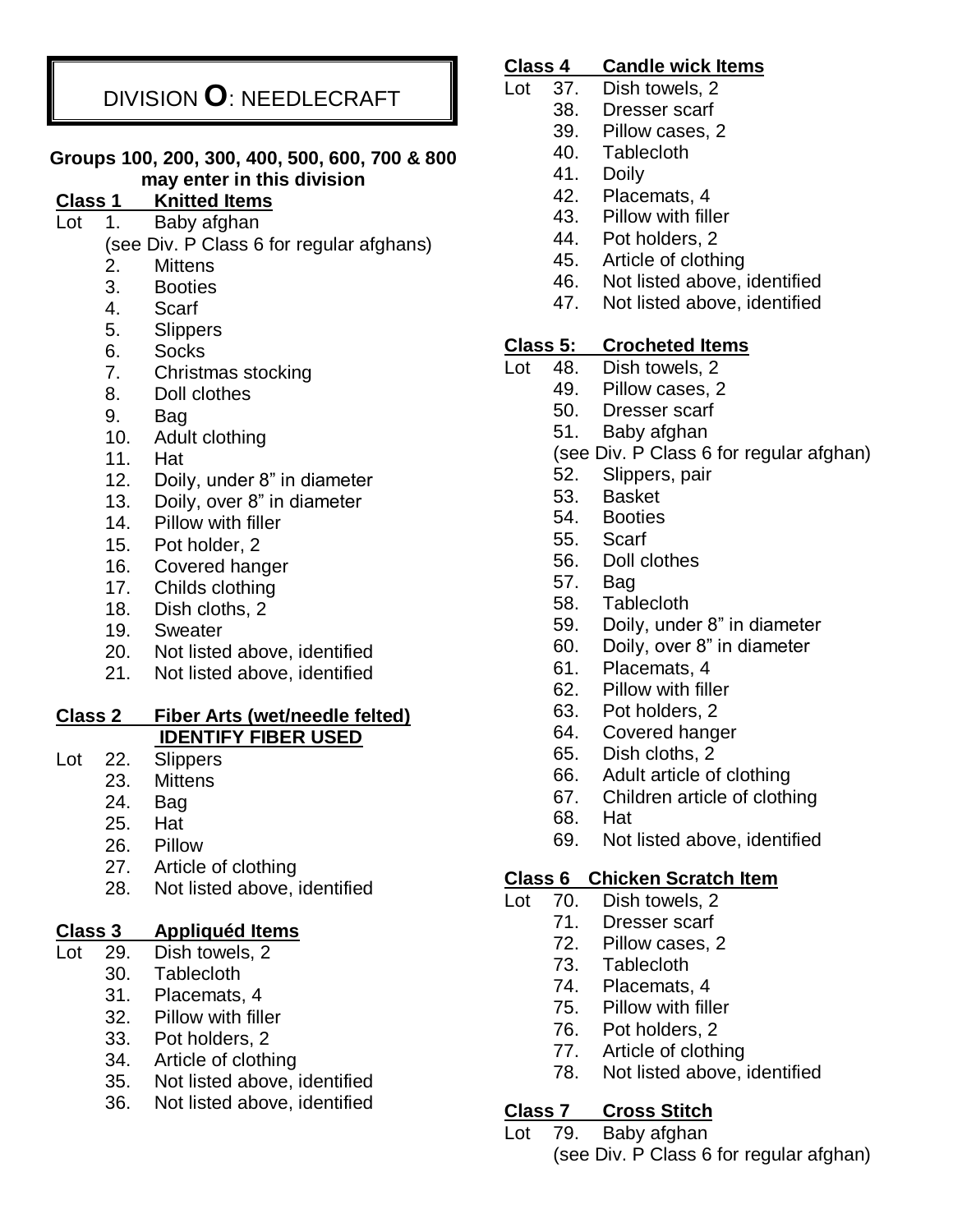- 80. Dish towels, 2
- 81. Dresser scarf
- 82. Pillow cases, 2
- 83. Tablecloth
- 84. Doily
- 85. Placemats, 4
- 86. Pillow with filler
- 87. Pot holders, 2
- 88. Article of clothing
- 89. Not listed above, identified

#### **Class 8 Counted Cross Stitch**

Lot 90. Baby afghan

(see Div. P Class 6 for regular afghan)

- 91. Dish towels, 2
- 92. Dresser scarf
- 93. Pillow cases, 2
- 94. Tablecloth
- 95 Placemats, 4
- 96. Pillow with filler
- 97. Pot holders, 2
- 98. Article of clothing
- 99. Not listed above, identified

#### **Class 9 Embroidered Item**

- Lot 100. Baby afghan
	- (see Div. P Class 6 for regular afghan)
	- 101. Dish towels, 2
	- 102. Dresser scarf
	- 103. Pillow cases, 2
	- 104. Tablecloth
	- 105. Doily, under 8" in diameter
	- 106. Doily, over 8" in diameter
	- 107. Placemats, 4
	- 108. Pillow with filler
	- 109. Pot holders, 2
	- 110. Set of baby sheets with/ without pillow cases
	- 111. Article of clothing
	- 112. Not listed above, identified

#### **Class 10 Hardanger Item**

- Lot 113. Dish towels, 2
	- 114. Dresser scarf
	- 115. Pillow cases, 2
	- 116. Tablecloth
	- 117. Doily, under 8" in diameter
	- 118. Doily, over 8" in diameter
	- 119. Placemats, 4
	- 120. Pillow with filler
	- 121. Pot holders, 2
	- 122. Not listed above, identified

## **Class 11 Textile Painted**

## **(This class includes liquid embroidery)**

- Lot 123. Dish towels, 2
	- 124. Dresser scarf
	- 125. Pillow cases, 2
	- 126. Tablecloth
	- 127. Doily
	- 128. Placemats, 4
	- 129. Pillow with filler
	- 130. Pot holders, 2
	- 131. Article of clothing
	- 132. Not listed above, identified

## **Class 12 Machine Embroidered**

- Lot 133. Dish towels, 2
	- 134. Pillow cases, 2
	- 135. Doily
	- 136. Placemats, 4
	- 137. Tablecloth
	- 138. Pillow cover
	- 139. Pot holders, 2
	- 140. Article of clothing
	- 141. Not listed above, identified

#### **Class 13 Net Darning**

- Lot 142. Dresser scarf
	- 143. Dish towels, 2
	- 144. Pillow cases, 2
	- 145. Tablecloth
	- 146. Doily
	- 147. Placemats, 4
	- 148. Pillow with filler
	- 149. Not listed above, identified

#### **Class 14 Cutwork**

- Lot 150. Dresser scarf
	- 151. Dish towels, 2
	- 152. Pillow cases, 2
	- 153. Doily
	- 154. Not listed above, identified

#### **Class 15 Machine Knitted**

- Lot 155. Baby afghan
	- (see Div. P Class 6 for regular afghan)
	- 156. Mittens
	- 157. Booties
	- 158. Scarf
	- 159. Slippers
	- 160. Socks
	- 161. Christmas stocking
	- 162. Doll clothes

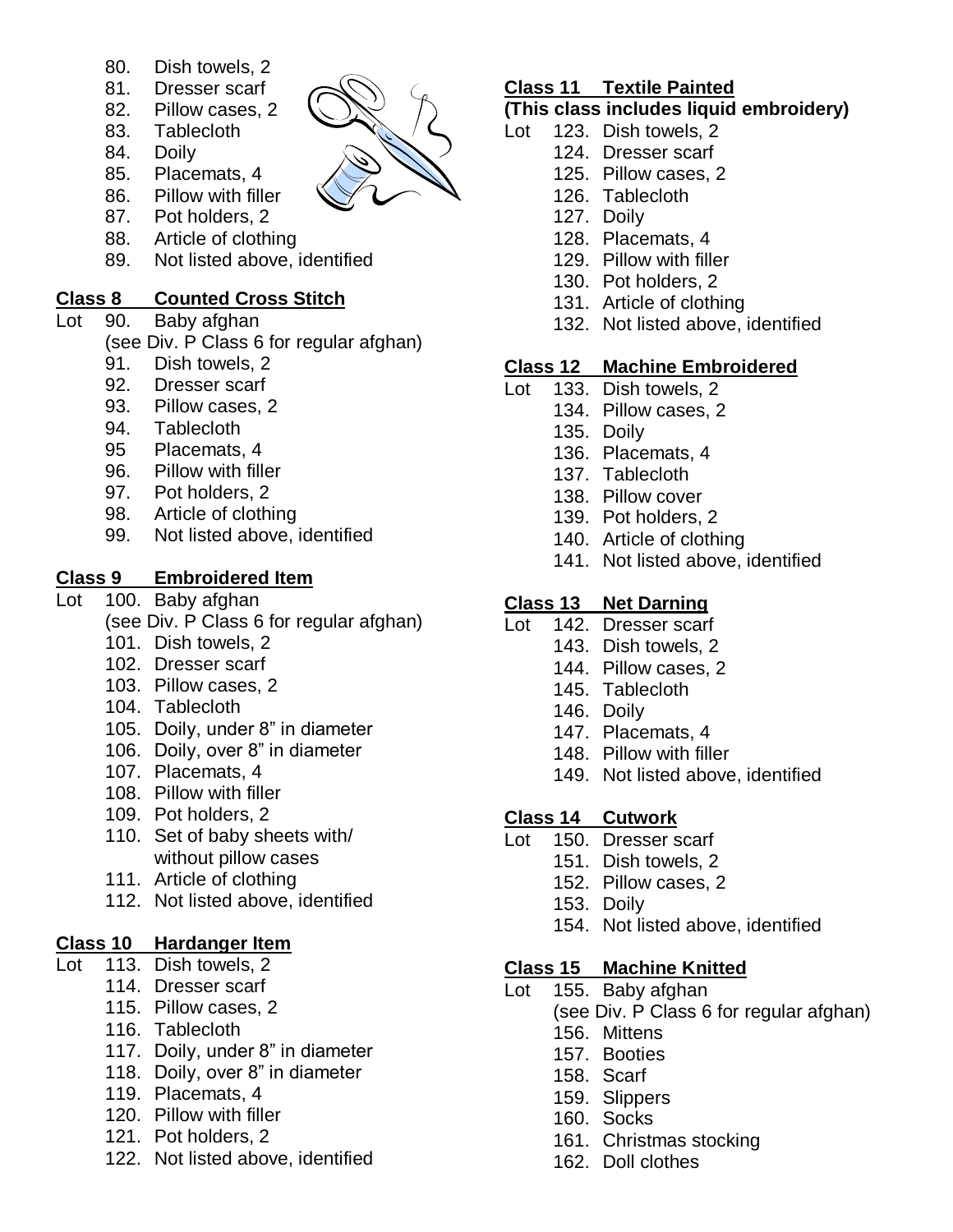- 163. Hat
- 164. Pot holders, 2
- 165. Article of children clothing
- 166. Article of adult clothing
- 167. Not listed above, identified

#### **Class 16 Tatted**

- Lot 168. Tablecloth
	- 169. Dresser scarf
	- 170. Dish towels, 2
	- 171. Pillow cases, 2
	- 172. Not listed above, identified

#### **Class 17 Crocheted Trim**

- Lot 173. Tablecloth
	- 174. Pot holders, 2
	- 175. Napkin, 2
	- 176. Pillowcases, 2
	- 177. Dresser scarf
	- 178. Towels, 2
	- 179. Dish towels, 2
	- 180. Not listed above, identified

#### **Class 18 Tatted Trim**

- Lot 181. Dresser scarf
	- 182. Dish towels, 2
	- 183. Pillow cases, 2
	- 184. Tablecloth
	- 185. Towels, 2
	- 186. Napkins, 2
	- 187. Not listed above, identified

#### **Class 19 Quilted Items**

- Lot 188. Pillow with filler
	- 189. Placemats, 4
	- 190. Pot holders, 2
	- 191. Bag
	- 192. Article of clothing
	- 193. Not listed above, identified

## **Class 20 Crewel Stitching**

Lot 194. Pillow with filler 195. Not listed above, identified

## **Class 21 Trapunto**

Lot 196. Pillow with filler

197. Not listed above, identified

## **Class 22 Latchhook**

- Lot 198. Pillow with filler
	- 199. Not listed above, identified

#### **Class 23 Needlepoint**

- Lot 200. Pillow with filler
	- 201. Pot holders, 2
	- 202. Not listed above, identified

### **Class 24 Wall Hangings: framed/unframed**

- Lot 203. Appliquéd
	- 204. Candlewick
	- 205. Crocheted
	- 206. Chicken Scratch
	- 207. Cross-stitch
	- 208. Counted cross-stitch
	- 209. Embroidered
	- 210. Hardanger
	- 211. Textile painted
	- 212. Machine embroidered
	- 213. Tatted
	- 214. Quilted
	- 215. Crewel Stitching
	- 216. Trapunto
	- 217. Latchhook kit
	- 218. Latchhook original
	- 219. Needlepoint
	- 220. Plastic canvas
	- 221. Not listed above, identified

### **Class 25 Swedish Weaving**

- Lot 222. Baby Afghan
	- (see Div. P Class 6 for regular afghan)
	- 223. Lap Robe
	- 224. Afghan
	- 225. Placemats, 4
	- 226. Table runner
	- 227. Not listed above, identified

## **Class 26 Loom Weaving**

- Lot 228. Napkins, 2
	- 229. Dish towels, 2
	- 230. Tablecloth
	- 231. Placemats, 4
	- 232. Table Runner
	- 233. Not listed above, identified

#### **Class 27 Other Needlework**

(This would include smocking, filet work, beaded work, shadow quilting, netting, silk ribbon embroidery and more)

- Lot 234. Dish towels, 2
	- 235. Dresser scarf
		- 236. Pillow cases, 2
		- 237. Tablecloth
		- 238. Doily